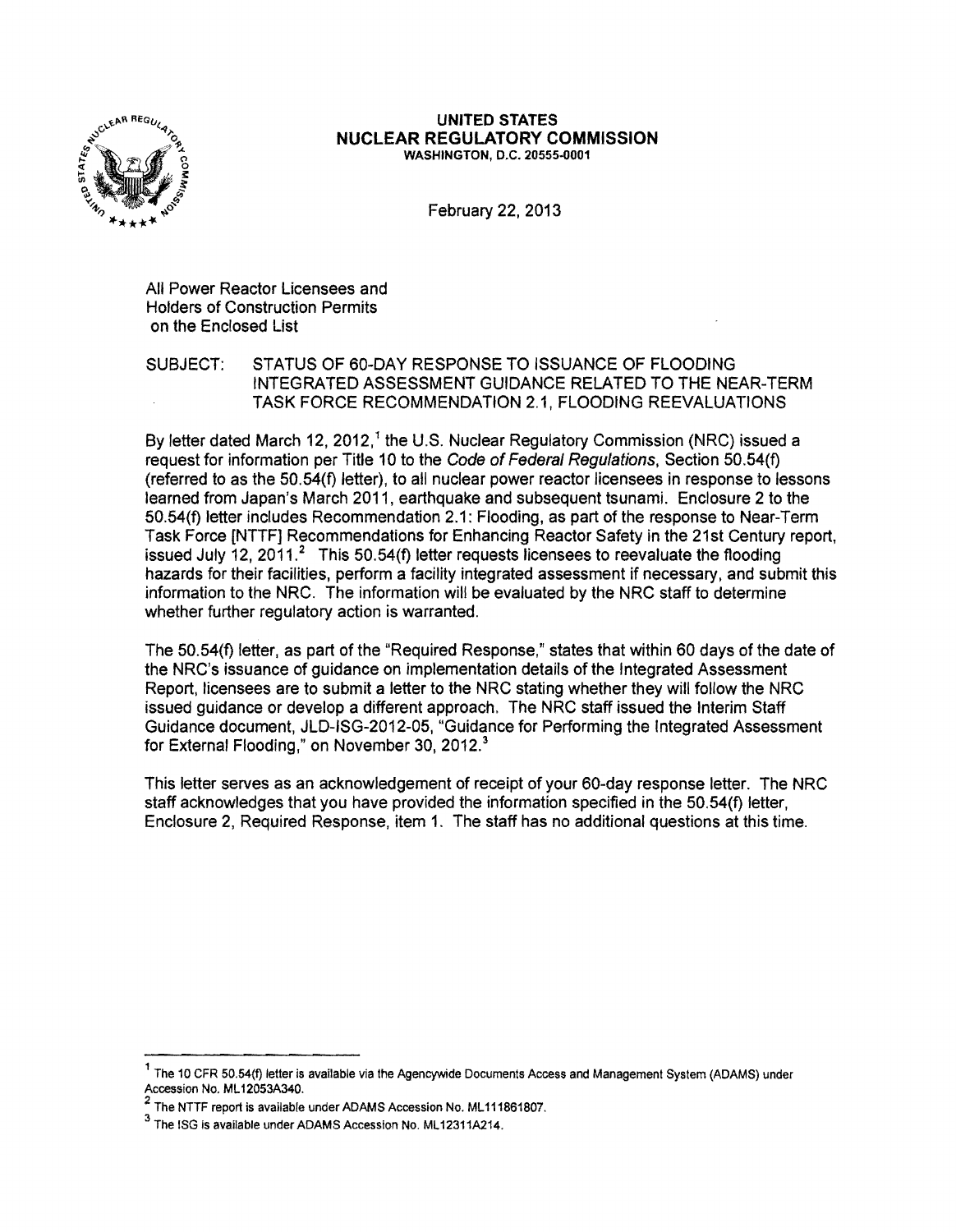The Operating Power Reactor Licensees - 2 -

Should you have any questions regarding this letter, please contact Ms. Lisa Regner at 301-415-1906 or Lisa.Regner@NRC.gov.

Sincerely,

# */RA/*

 Michele G. Evans, Director Division of Operating Reactor Licensing Office of Nuclear Reactor Regulation

cc: See enclosed list Listserv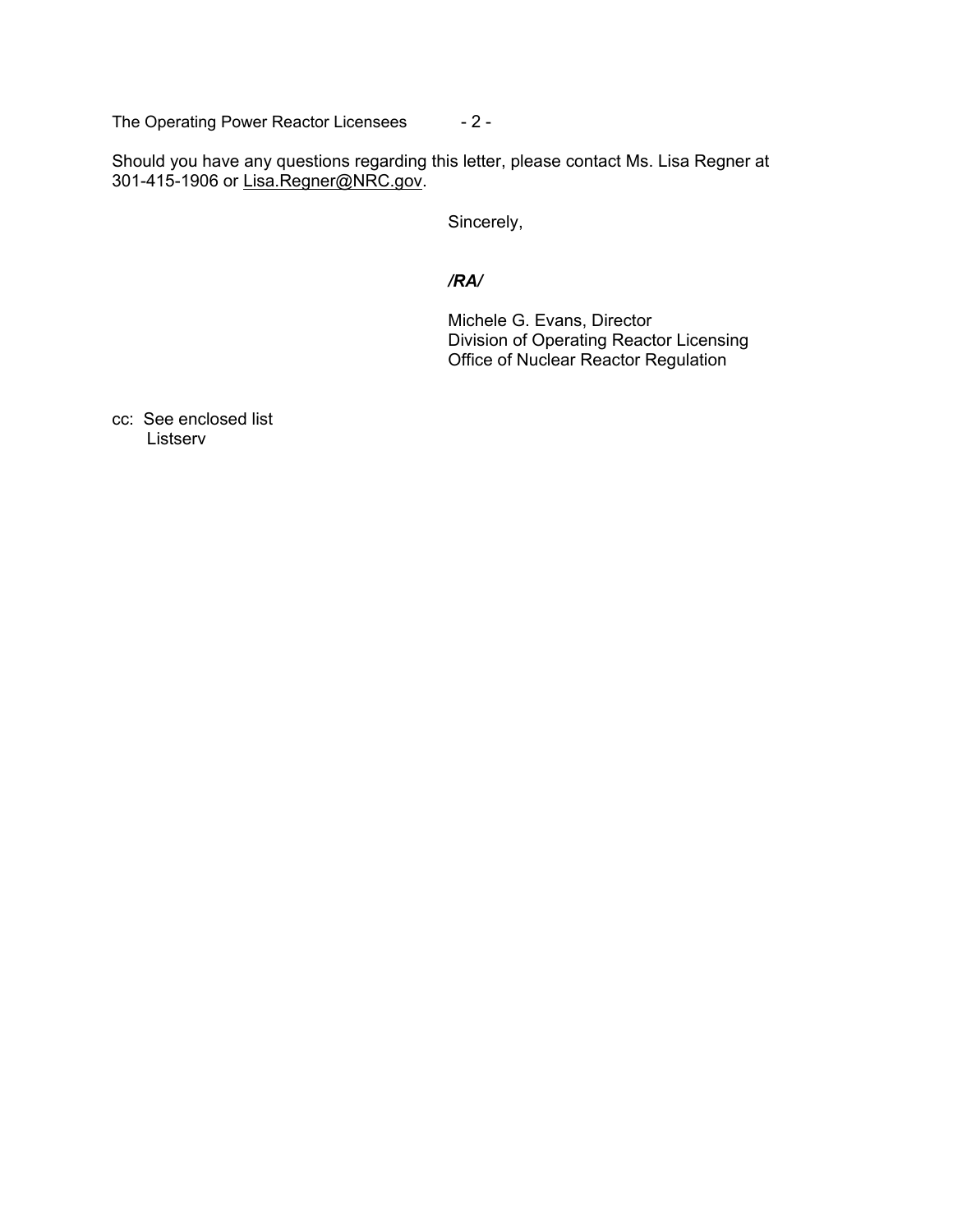The Operating Power Reactor Licensees - 2 -

Should you have any questions regarding this letter, please contact Ms. Lisa Regner at 301-415-1906 or <u>Lisa.Regner@NRC.gov</u>.

Sincerely,

*IRA!* 

Michele G. Evans, Director Division of Operating Reactor Licensing Office of Nuclear Reactor Regulation

cc: See enclosed list Listserv

| ADAMS Accession No.: ML13039A435 |                     | *Concurrence via e-mail |                         |
|----------------------------------|---------------------|-------------------------|-------------------------|
| <b>OFFICE</b>                    | LA: NRR/DORL*       | PM: NRR/JLD/PMB         | <b>BC: NRR/JLD/ PMB</b> |
| <b>NAME</b>                      | SFigueroa           | LRegner                 | <b>MMitchell</b>        |
| DATE                             | 2/15/2013           | 2/15/2013               | 2/19/2013               |
| <b>OFFICE</b>                    | BC: NRR/DORL/LPLI-2 | D: NRR/DORL             |                         |
| <b>NAME</b>                      | <b>MKhanna</b>      | <b>MEvans</b>           |                         |
| <b>DATE</b>                      | 2/19/2013           | 2/22/2013               |                         |

OFFICIAL RECORD COPY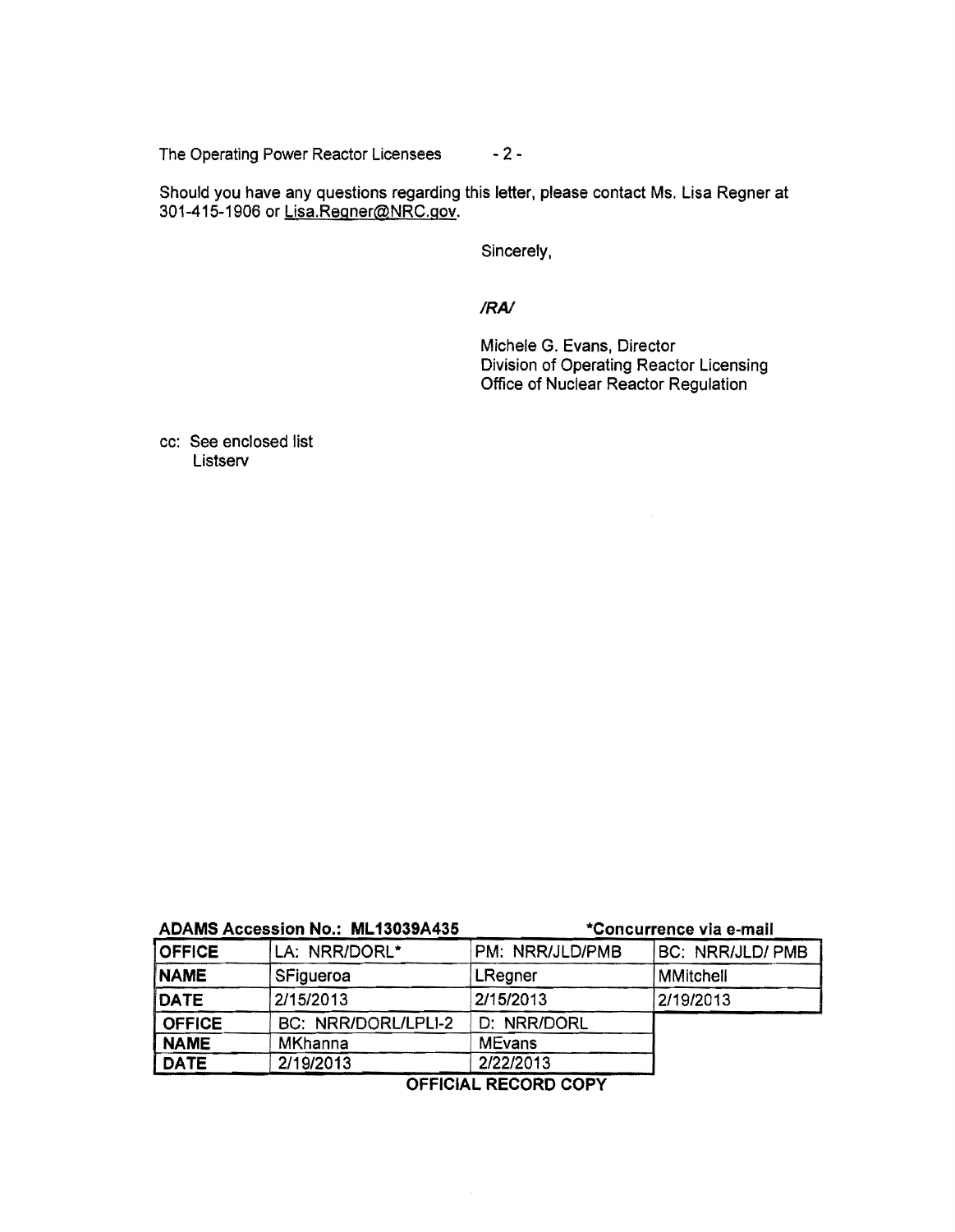## POWER REACTOR LICENSEES AND HOLDERS OF CONSTRUCTION PERMITS IN ACTIVE OR DEFERRED STATUS

Arkansas Nuclear One Entergy Operations, Inc. Docket Nos. 50-313 and 50-368 License Nos. DPR-51 and NPF-6

Vice President, Operations Entergy Operations, Inc. Arkansas Nuclear One 1448 S.R. 333 Russellville, AR 72802

Beaver Valley Power Station First Energy Nuclear Operating Co. Docket Nos. 50-334 and 50-412 License Nos. DPR-66 and NPF-73

Mr. Paul A. Harden Site Vice President FirstEnergy Nuclear Operating Company Mail Stop A-BV-SEB1 P.O. Box 4, Route 168 Shippingport, PA 15077

Bellefonte Nuclear Power Station Tennessee Valley Authority Docket Nos. 50-438 and 50-439 Construction Permit Nos. CPPR-122 and CPPR-123

Mr. Michael D. Skaggs Senior Vice President, Nuclear Construction Tennessee Valley Authority 6A Lookout Place 1101 Market Street Chattanooga, TN 37402-2801

Braidwood Station Exelon Generation Co., LLC Docket Nos. STN 50-456 and STN 50-457 License Nos. NPF-72 and NPF-77

Mr. Michael J. Pacilio President and Chief Nuclear Officer Exelon Nuclear 4300 Winfield Road Warrenville, IL 60555

Browns Ferry Nuclear Plant Tennessee Valley Authority Docket Nos. 50-259, 50-260 and 50-296 License Nos. DPR-33, DPR-52 and DPR-68

Mr. Joseph W. Shea Vice President, Nuclear Licensing Tennessee Valley Authority 3R Lookout Place 1101 Market Street, LP 3D-C Chattanooga, TN 37402-2801

Brunswick Steam Electric Plant Carolina Power & Light Co. Docket Nos. 50-325 and 50-324 License Nos. DPR-71 and DPR-62

Mr. Michael J. Annacone Vice President Carolina Power & Light Company Brunswick Steam Electric Plant P. O. Box 10429 Southport, NC 28461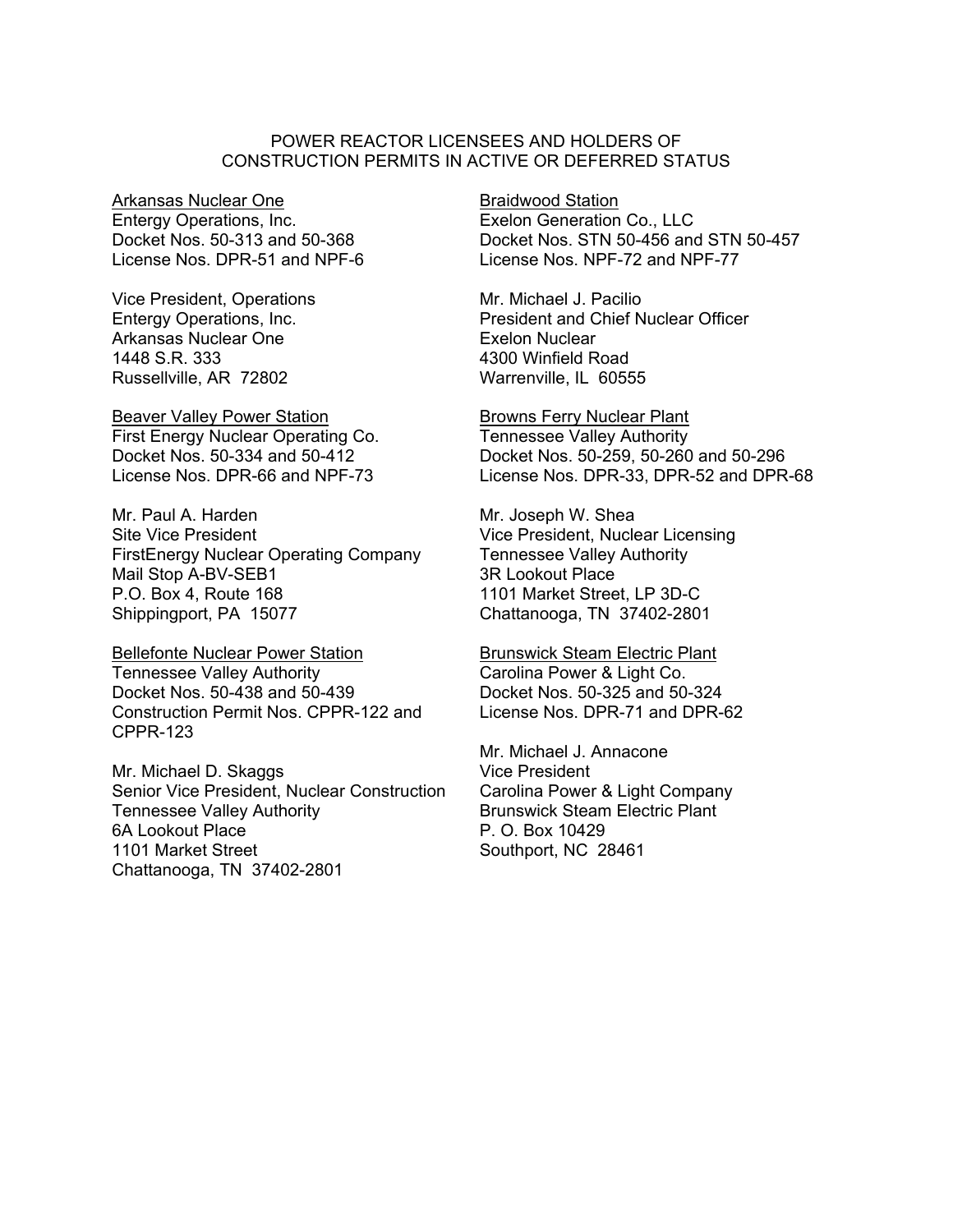Byron Station Exelon Generation Co., LLC Docket Nos. STN 50-454 and STN 50-455 License Nos. NPF-37 and NPF-66

Mr. Michael J. Pacilio President and Chief Nuclear Officer Exelon Nuclear 4300 Winfield Road Warrenville, IL 60555

Callaway Plant Union Electric Company Docket No. 50-483 License No. NPF-30

Mr. Adam C. Heflin Senior Vice President and Chief Nuclear Officer Union Electric Company Ameren Missouri P. O. Box 620 Fulton, MO 65251

Calvert Cliffs Nuclear Power Plant Calvert Cliffs Nuclear Power Plant, LLC Docket Nos. 50-317 and 50-318 License Nos. DPR-53 and DPR-69

Mr. George H. Gellrich Vice President Calvert Cliffs Nuclear Power Plant, LLC Calvert Cliffs Nuclear Power Plant 1650 Calvert Cliffs Parkway Lusby, MD 20657-4702

Catawba Nuclear Station Duke Energy Carolinas, LLC Docket Nos. 50-413 and 50-414 License Nos. NPF-35 and NPF-52

Mr. Kelvin Henderson Site Vice President Duke Energy Carolinas, LLC Catawba Nuclear Station 4800 Concord Road York, SC 29745

Clinton Power Station Exelon Generation Co., LLC Docket No. 50-461 License No. NPF-62

Mr. Michael J. Pacilio President and Chief Nuclear Officer Exelon Nuclear 4300 Winfield Road Warrenville, IL 60555

Columbia Generating Station Energy Northwest Docket No. 50-397 License No. NPF-21

Mr. Mark E. Reddemann Chief Executive Officer Energy Northwest MD 1023 North Power Plant Loop P.O. Box 968 Richland, WA 99352

Comanche Peak Nuclear Power Plant Luminant Generation Co., LLC Docket Nos. 50-445 and 50-446 License Nos. NPF-87 and NPF-89

Mr. Rafael Flores Senior Vice President and Chief Nuclear Officer Luminant Generation Company, LLC Attn: Regulatory Affairs P. O. Box 1002 Glen Rose, TX 76043

Cooper Nuclear Station Nebraska Public Power District Docket No. 50-298 License No. DPR-46

Mr. Oscar A. Limpias Vice President Nuclear and Chief Nuclear Officer Nebraska Public Power District 72676 648A Avenue P.O. Box 98 Brownville, NE 68321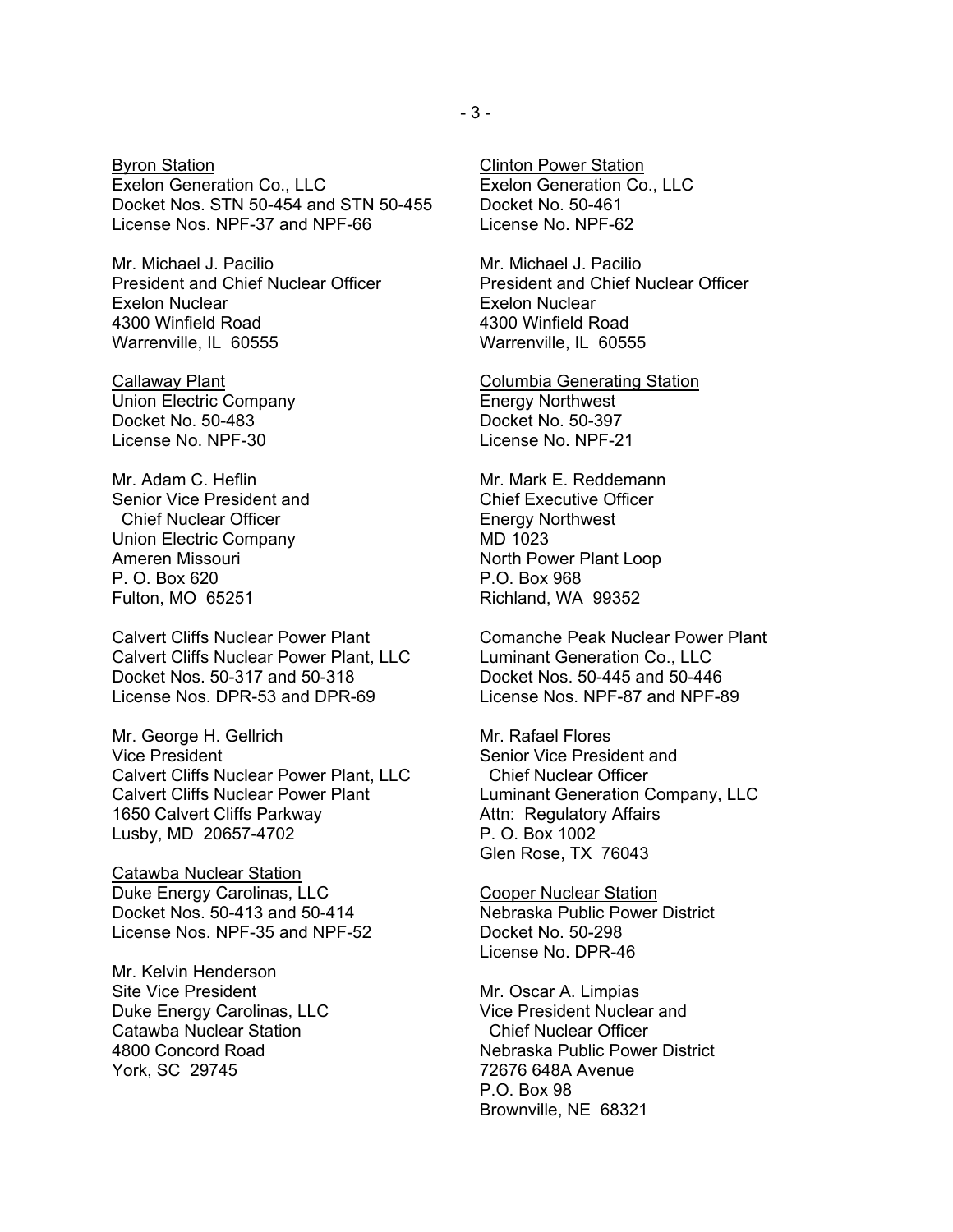Crystal River Nuclear Generating Plant Florida Power Corp. Docket No. 50-302 License No. DPR-72

Mr. Jon A. Franke Site Vice President Attn: Supervisor, Licensing & Regulatory Programs Progress Energy, Inc. Crystal River Nuclear Plant (NA2C) 15760 West Power Line Street Crystal River, FL 34428-6708

Davis-Besse Nuclear Power Station First Energy Nuclear Operating Co. Docket No. 50-346 License No. NPF-3

Mr. Ray Lieb Site Vice President FirstEnergy Nuclear Operating Company c/o Davis-Besse NPS 5501 N. State Route 2 Oak Harbor, OH 43449-9760

Diablo Canyon Power Plant Pacific Gas & Electric Co. Docket Nos. 50-275 and 50-323 License Nos. DPR-80 and DPR-82

Mr. Edward D. Halpin Senior Vice President and Chief Nuclear **Officer** Pacific Gas and Electric Company P.O. Box 56, Mail Code 104/6 Avila Beach, CA 93424

Donald C. Cook Nuclear Plant Indiana Michigan Power Company Docket Nos. 50-315 and 50-316 License Nos. DPR-58 and DPR-74

Mr. Lawrence J. Weber Senior Vice President and Chief Nuclear **Officer** Indiana Michigan Power Company Nuclear Generation Group One Cook Place Bridgman, MI 49106

Dresden Nuclear Power Station Exelon Generation Co., LLC Docket Nos. 50-237 and 50-249 License Nos. DPR-19 and DPR-25

Mr. Michael J. Pacilio President and Chief Nuclear Officer Exelon Nuclear 4300 Winfield Road Warrenville, IL 60555

Duane Arnold Energy Center NextEra Energy Duane Arnold, LLC Docket No. 50-331 License No. DPR-49

Mr. Rich Anderson Site Vice President NextEra Energy Duane Arnold Energy Center 3277 DAEC Road Palo, IA 52324-9785

Edwin I. Hatch Nuclear Plant Southern Nuclear Operating Co. Docket Nos. 50-321 and 50-366 License Nos. DPR-57 and NPF-5

Mr. C.R. Pierce Regulatory Affairs Director Southern Nuclear Operating Co., Inc. P.O. Box 1295/BIN B038 Birmingham, AL 35201-1295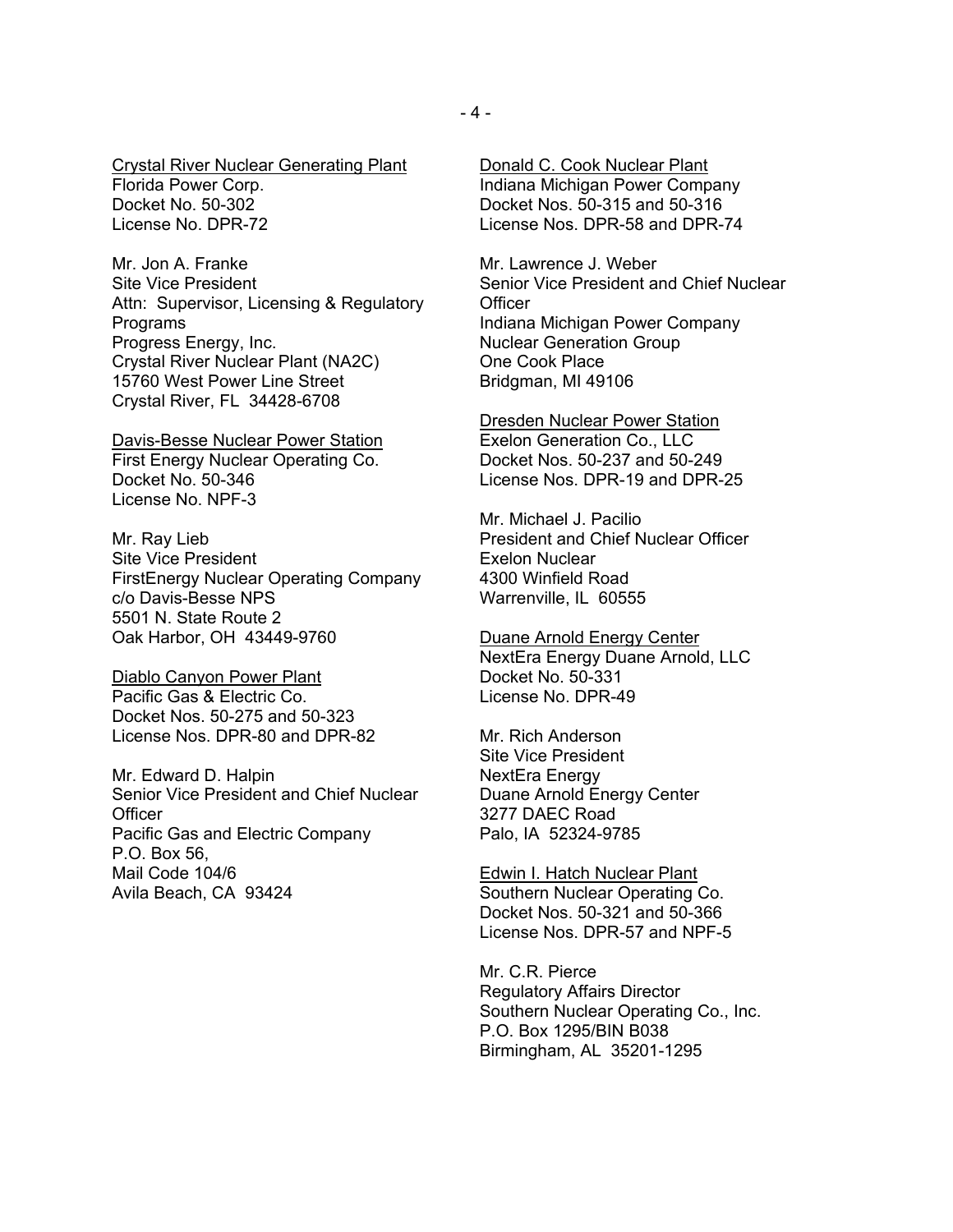Fermi Detroit Edison Co. Docket No. 50-341 License No. NPF-43

Mr. Joseph H. Plona Senior Vice President and Chief Nuclear **Officer** Detroit Edison Company Fermi 2 – 210 NOC 6400 North Dixie Highway Newport, MI 48166

Fort Calhoun Station Omaha Public Power District Docket No. 50-285 License No. DPR-40

Mr. Louis Cortopassi Vice President and Chief Nuclear Officer Omaha Public Power District Fort Calhoun Station Mail Stop FC-2-4 9610 Power Lane Blair, NE 68008

Grand Gulf Nuclear Station Entergy Operations, Inc. Docket No. 50-416 License No. NPF-29

Vice President, Operations Entergy Operations, Inc. Grand Gulf Nuclear Station P.O. Box 756 Port Gibson, MS 39150

H. B. Robinson Steam Electric Plant Carolina Power & Light Co. Docket No. 50-261 License No. DPR-23

Mr. William R. Gideon Vice President Carolina Power & Light Company 3581 West Entrance Road Hartsville, SC 29550

Hope Creek Generating Station PSEG Nuclear, LLC Docket No. 50-354 License No. NPF-57

Mr. Thomas Joyce President and Chief Nuclear Officer PSEG Nuclear LLC - N09 P. O. Box 236, Hancocks Bridge, NJ 08038

Indian Point Energy Center Entergy Nuclear Operations, Inc. Docket Nos. 50-247 and 50-286 License Nos. DPR-26 and DPR-64

Vice President, Operations Entergy Nuclear Operations, Inc. Indian Point Energy Center 450 Broadway, GSB P.O. Box 249 Buchanan, NY 10511-0249

James A. FitzPatrick Nuclear Power Plant Entergy Nuclear Operations, Inc. Docket No. 50-333 License No. DPR-59

Vice President Entergy Nuclear Operations, Inc. James A. FitzPatrick Nuclear Power Plant P.O. Box 110 Lycoming, NY 13093

Joseph M. Farley Nuclear Plant Southern Nuclear Operating Co. Docket Nos. 50-348 and 50-364 License Nos. NPF-2 and NPF-8

Mr. C.R. Pierce Regulatory Affairs Director Southern Nuclear Operating Co., Inc. P.O. Box 1295/Bin 038 Birmingham, AL 35242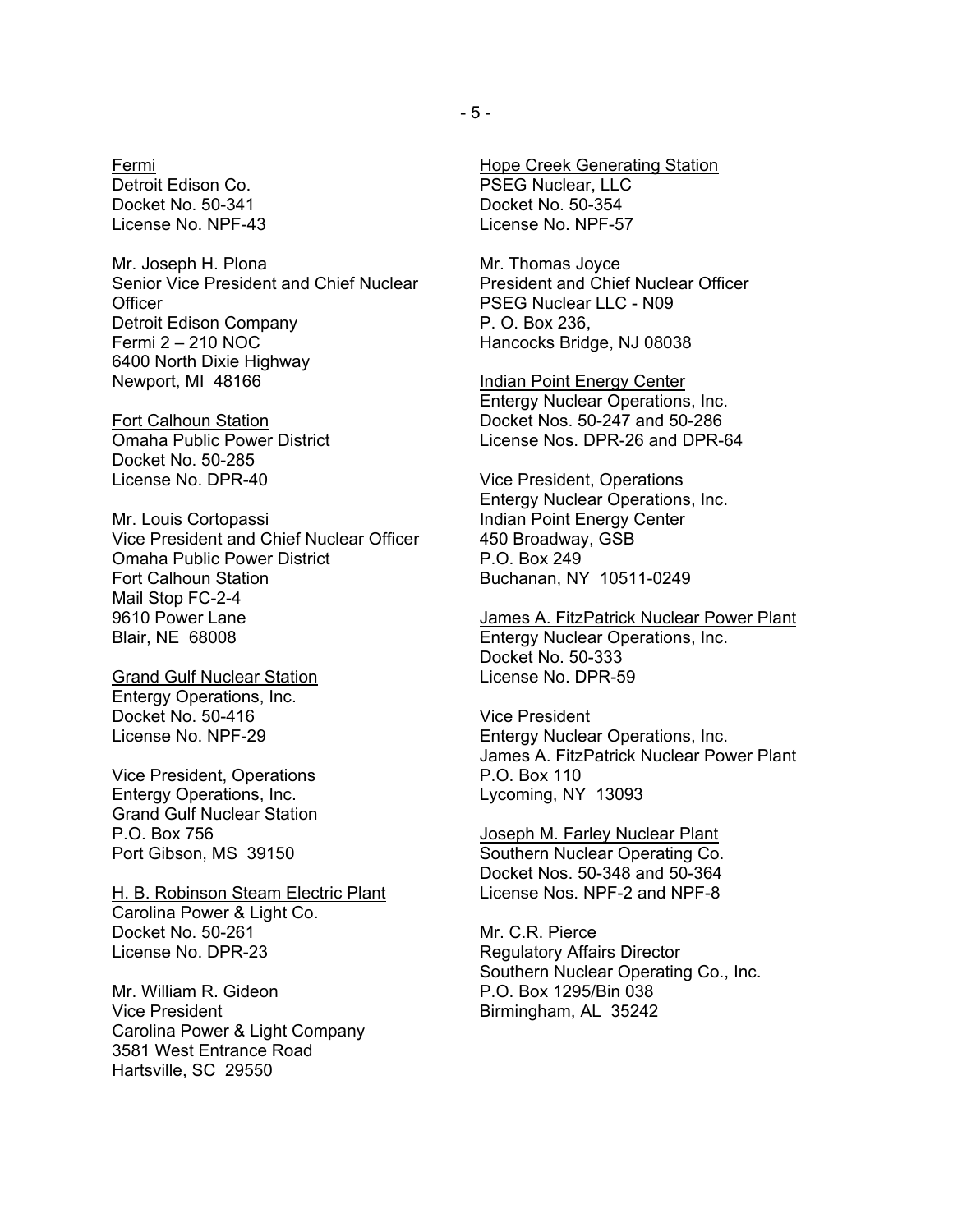Kewaunee Power Station Dominion Energy Kewaunee, Inc. Docket No. 50-305 License No. DPR-43

Mr. David A. Heacock President and Chief Nuclear Officer Dominion Energy Kewaunee, Inc. Innsbrook Technical Center 5000 Dominion Boulevard Glen Allen, VA 23060-6711

LaSalle County Station Exelon Generation Co., LLC Docket Nos. 50-373 and 50-374 License Nos. NPF-11 and NPF-18

Mr. Michael J. Pacilio President and Chief Nuclear Officer Exelon Nuclear 4300 Winfield Road Warrenville, IL 60555

Limerick Generating Station Exelon Generation Co., LLC Docket Nos. 50-352 and 50-353 License Nos. NPF-39 and NPF-85

Mr. Michael J. Pacilio President and Chief Nuclear Officer Exelon Nuclear 4300 Winfield Road Warrenville, IL 60555

Millstone Nuclear Power Station Dominion Nuclear Connecticut, Inc. Docket Nos. 50-336 and 50-423 License Nos. DPR-65 and NPF-49

Mr. David A. Heacock President and Chief Nuclear Officer Dominion Nuclear Connecticut, Inc. Innsbrook Technical Center 5000 Dominion Boulevard Glen Allen, VA 23060-6711

Monticello Nuclear Generating Plant Northern States Power Company Docket No. 50-263 License No. DPR-22

Mr. Mark A. Schimmel Site Vice President Northern States Power Company - Minnesota Monticello Nuclear Generating Plant 2807 West County Road 75 Monticello, MN 55362-9637

Nine Mile Point Nuclear Station Nine Mile Point Nuclear Station, LLC Docket Nos. 50-220 and 50-410 License Nos. DPR-63 and NPF-69

Mr. Christopher Costanzo Vice President Nine Mile Point Nine Mile Point Nuclear Station, LLC P. O. Box 63 Lycoming, NY 13093

North Anna Power Station Virginia Electric & Power Co. Docket Nos. 50-338 and 50-339 License Nos. NPF-4 and NPF-7

Mr. David A. Heacock President and Chief Nuclear Officer Dominion Nuclear Innsbrook Technical Center 5000 Dominion Boulevard Glen Allen, VA 23060-6711

Oconee Nuclear Station Duke Energy Carolinas, LLC Docket Nos. 50-269, 50-270 and 50-287 License Nos. DPR-38, DPR-47 and DPR-55

Mr. Preston Gillespie Site Vice President, Oconee Nuclear Station Duke Energy Carolinas, LLC 7800 Rochester Highway Seneca, SC 29672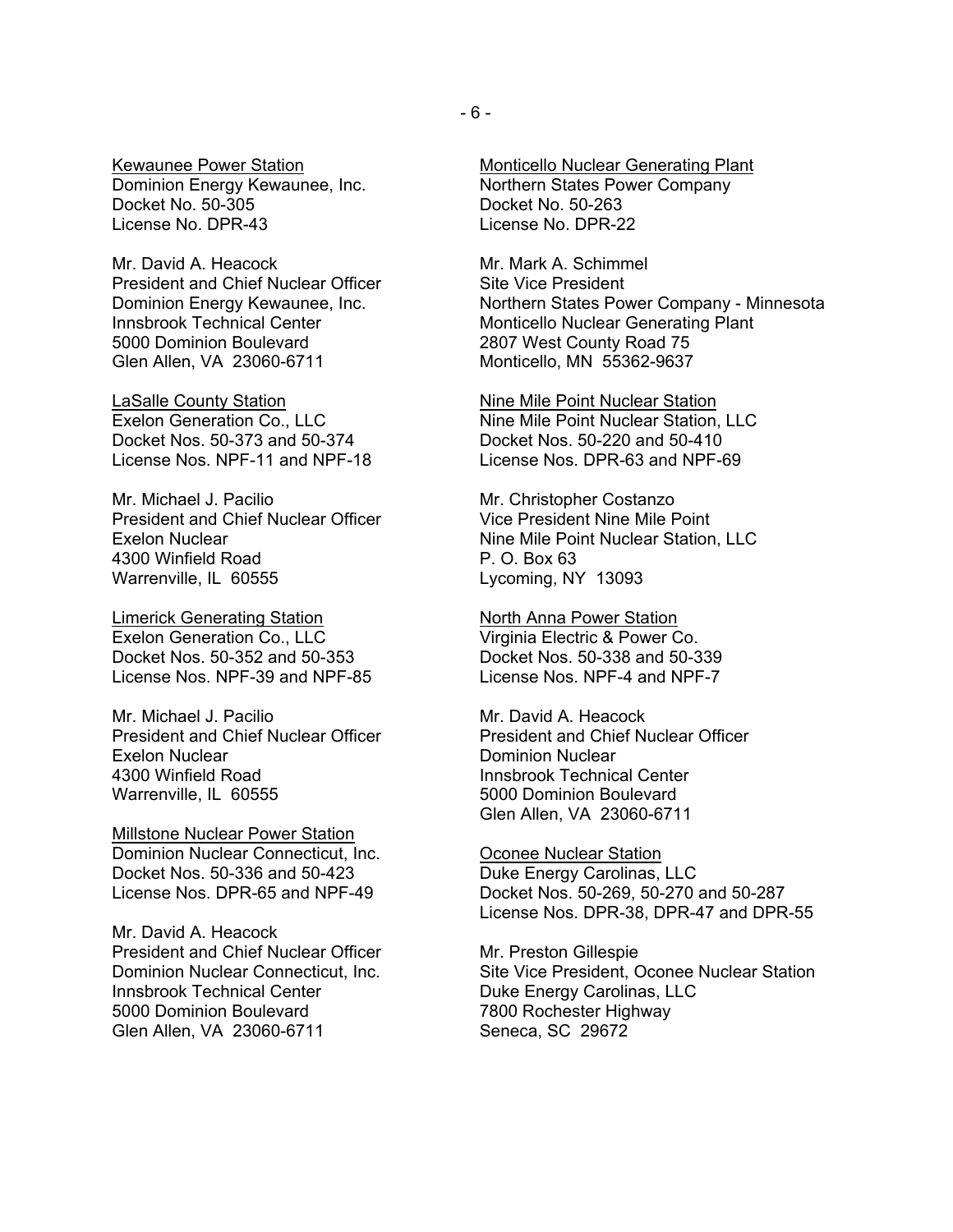Oyster Creek Nuclear Generating Station Exelon Generation Co., LLC Docket No. 50-219 License No. DPR-16

Mr. Michael J. Pacilio President and Chief Nuclear Officer Exelon Nuclear 4300 Winfield Road Warrenville, IL 60555

Palisades Nuclear Plant Entergy Nuclear Operations, Inc. Docket No. 50-255 License No. DPR-20

Vice President, Operations Entergy Nuclear Operations, Inc. Palisades Nuclear Plant 27780 Blue Star Memorial Highway Covert, MI 49043 Palo Verde Nuclear Generating Station Arizona Public Service Company Docket Nos. STN 50-528, STN 50-529 and STN 50-530 License Nos. NPF-41, NPF-51 and NPF-74

Mr. Randall K. Edington Executive Vice President Nuclear and Chief Nuclear Officer Arizona Public Service Co. P. O. Box 52034, MS 7602 Phoenix, AZ 85072-2034

Peach Bottom Atomic Power Station Exelon Generation Co., LLC Docket Nos. 50-277 and 50-278 License Nos. DPR-44 and DPR-56

Mr. Michael J. Pacilio President and Chief Nuclear Officer Exelon Nuclear 4300 Winfield Road Warrenville, IL 60555

Perry Nuclear Power Plant FirstEnergy Nuclear Operating Co. Docket No. 50-440 License No. NPF-58

Mr. Vito A. Kaminskas Site Vice President - Nuclear - Perry FirstEnergy Nuclear Operating Company Perry Nuclear Power Plant 10 Center Road, A290 Perry, OH 44081

Pilgrim Nuclear Power Station Unit No. 1 Entergy Nuclear Operations, Inc. Docket No. 50-293 License No. DPR-35

Mr. Robert Smith Vice President and Site Vice President Entergy Nuclear Operations, Inc. Pilgrim Nuclear Power Station 600 Rocky Hill Road Plymouth, MA 02360-5508

Point Beach Nuclear Plant NextEra Energy Point Beach, LLC Docket Nos. 50-266 and 50-301 License Nos. DPR-24 and DPR-27

Mr. Larry Meyer Site Vice President NextEra Energy Point Beach, LLC Point Beach Nuclear Plant, Units 1 & 2 6610 Nuclear Road Two Rivers, WI 54241-9516

Prairie Island Nuclear Generating Plant Northern States Power Co. Minnesota Docket Nos. 50-282 and 50-306 License Nos. DPR-42 and DPR-60

Mr. James E. Lynch Site Vice President Northern States Power Company - Minnesota Prairie Island Nuclear Generating Plant 1717 Wakonade Drive East Welch, MN 55089-9642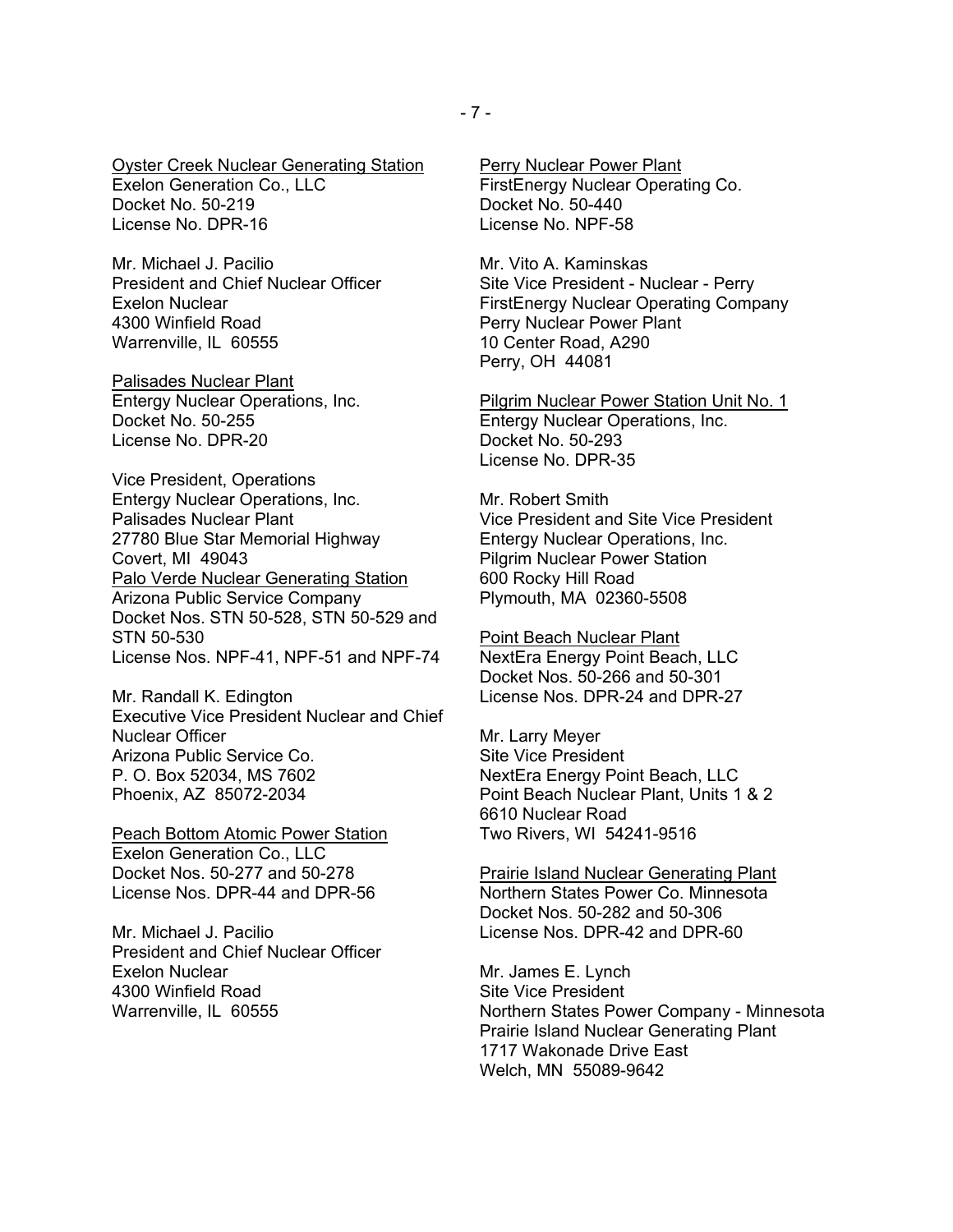Quad Cities Nuclear Power Station Exelon Generation Co., LLC Docket Nos. 50-254 and 50-265 License Nos. DPR-29 and DPR-30

Mr. Michael J. Pacilio President and Chief Nuclear Officer Exelon Nuclear 4300 Winfield Road Warrenville, IL 60555

R. E. Ginna Nuclear Power Plant R.E. Ginna Nuclear Power Plant, LLC Docket No. 50-244 License No. DPR-18

Mr. Joseph E. Pacher Vice President R.E. Ginna Nuclear Power Plant, LLC R.E. Ginna Nuclear Power Plant 1503 Lake Road Ontario, NY 14519

River Bend Station Entergy Operations, Inc. Docket No. 50-458 License No. NPF-47

Vice President, Operations Entergy Operations, Inc. River Bend Station 5485 U.S. Highway 61N St. Francisville, LA 70775

**Salem Nuclear Generating Station** PSEG Nuclear, LLC. Docket Nos. 50-272 & 50-311 License Nos. DPR-70 and DPR-75

Mr. Thomas Joyce President and Chief Nuclear Officer PSEG Nuclear LLC - N09 P. O. Box 236, Hancocks Bridge, NJ 08038

San Onofre Nuclear Generating Station Southern California Edison Company Docket Nos. 50-361 and 50-362 License Nos. NFP-10 and NFP-15

Mr. Peter T. Dietrich Senior Vice President and Chief Nuclear Officer Southern California Edison Company San Onofre Nuclear Generating Station P.O. Box 128 San Clemente, CA 92674-0128

Seabrook Nuclear Plant NextEra Energy Seabrook, LLC Docket No 50-443 License No. NFP-86

Mr. Kevin Walsh Vice President, Seabrook Nuclear Plant c/o Mr. Michael O'Keefe NextEra Energy Seabrook, LLC P.O. Box 300 Seabrook, NH 03874

Sequoyah Nuclear Plant Tennessee Valley Authority Docket Nos. 50-327 and 50-328 License Nos. DPR-77 and DPR-79

Mr. Joseph W. Shea Vice President, Nuclear Licensing Tennessee Valley Authority 3R Lookout Place 1101 Market Street Chattanooga, TN 37402-2801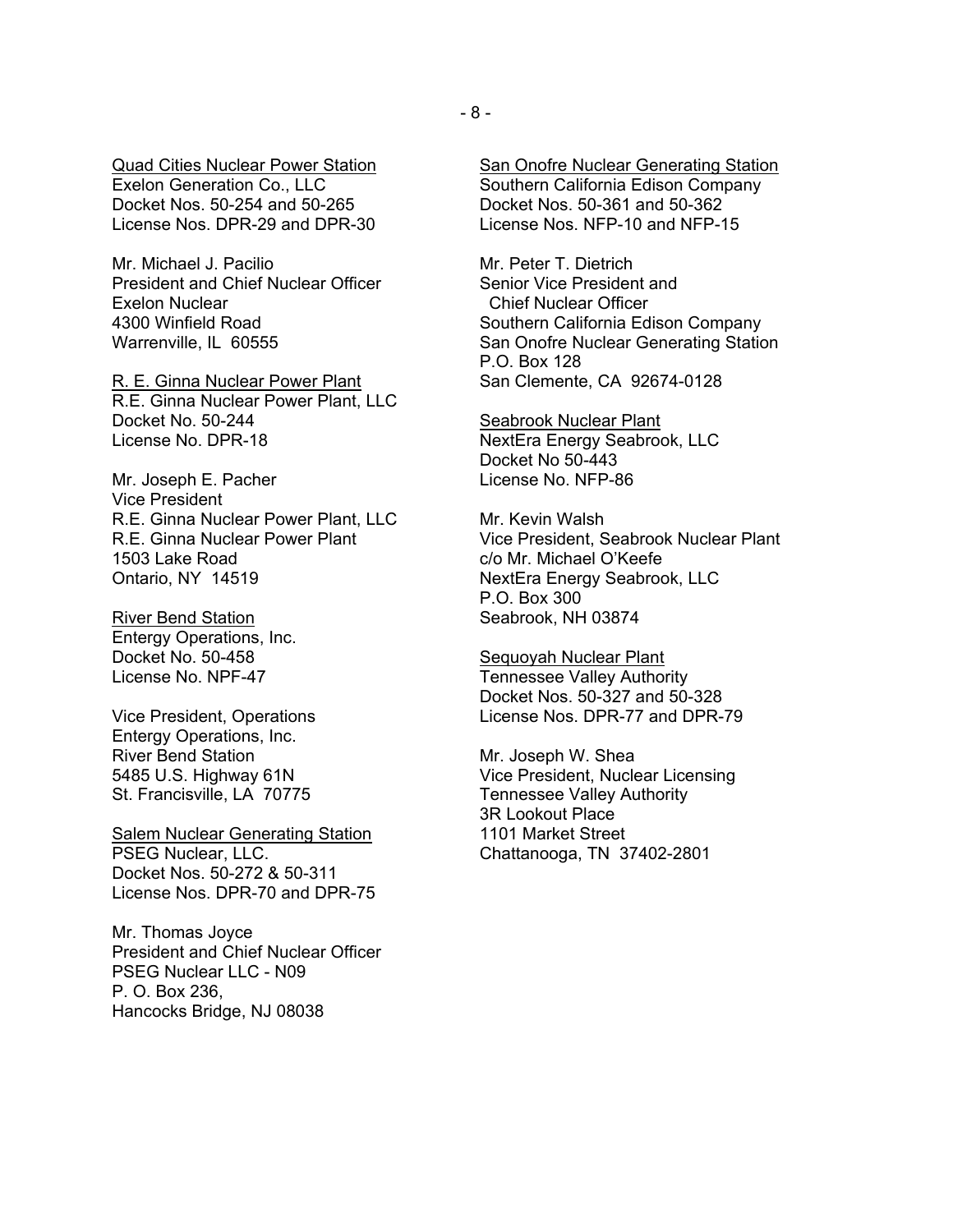**Shearon Harris Nuclear Power Plant** Carolina Power & Light Co. Docket No. 50-400 License No. NPF-63

Mr. George T. Hamrick Vice President Carolina Power and Light Company Shearon Harris Nuclear Power Plant P. O. Box 165, Mail Zone 1 New Hill, NC 27562-0165

**South Texas Project** STP Nuclear Operating Co. Docket Nos. 50-498 and 50-499 License Nos. NPF-76 and NPF-80

Mr. Dennis L. Koehl. President and CEO/CNO STP Nuclear Operating Company South Texas Project Electric Generating Station P.O. Box 289 Wadsworth, TX 77483

St. Lucie Plant Florida Power & Light Co. Docket Nos. 50-335 and 50-389 License Nos. DPR-67 and NPF-16

Mr. Mano Nazar Executive Vice President and Chief Nuclear Officer NextEra Energy 700 Universe Boulevard P. O. Box 14000 Juno Beach, FL 33408-0420

**Surry Power Station** Virginia Electric & Power Co. Docket Nos. 50-280 and 50-281 License Nos. DPR-32 and DPR-37

Mr. David A. Heacock President and Chief Nuclear Officer Dominion Nuclear Innsbrook Technical Center 5000 Dominion Boulevard Glen Allen, VA 23060-6711

PPL Susquehanna, LLC Docket Nos. 50-387 and 50-388 License Nos. NPF-14 and NPF-22

Mr. Timothy S. Rausch Senior Vice President and Chief Nuclear **Officer** PPL Susquehanna, LLC 769 Salem Boulevard NUCSB3 Berwick, PA 18603-0467

Three Mile Island, Unit 1 Exelon Nuclear Docket No. 50-289 License No. DPR-50

Mr. Michael J. Pacilio President and Chief Nuclear Officer Exelon Nuclear 4300 Winfield Road Warrenville, IL 60555

Turkey Point Florida Power & Light Co. Docket Nos. 50-250 and 50-251 License Nos. DPR-31 and DPR-41

Mr. Mano Nazar Executive Vice President and Chief Nuclear Officer NextEra Energy 700 Universe Boulevard P. O. Box 14000 Juno Beach, FL 33408-0420

Vermont Yankee Nuclear Power Station Entergy Nuclear Operations, Inc. Docket No. 50-271 License No. DPR-28

Vice President, Operations Entergy Nuclear Operations, Inc. Vermont Yankee Nuclear Power Station P.O. Box 250, Governor Hunt Road Vernon, VT 05354